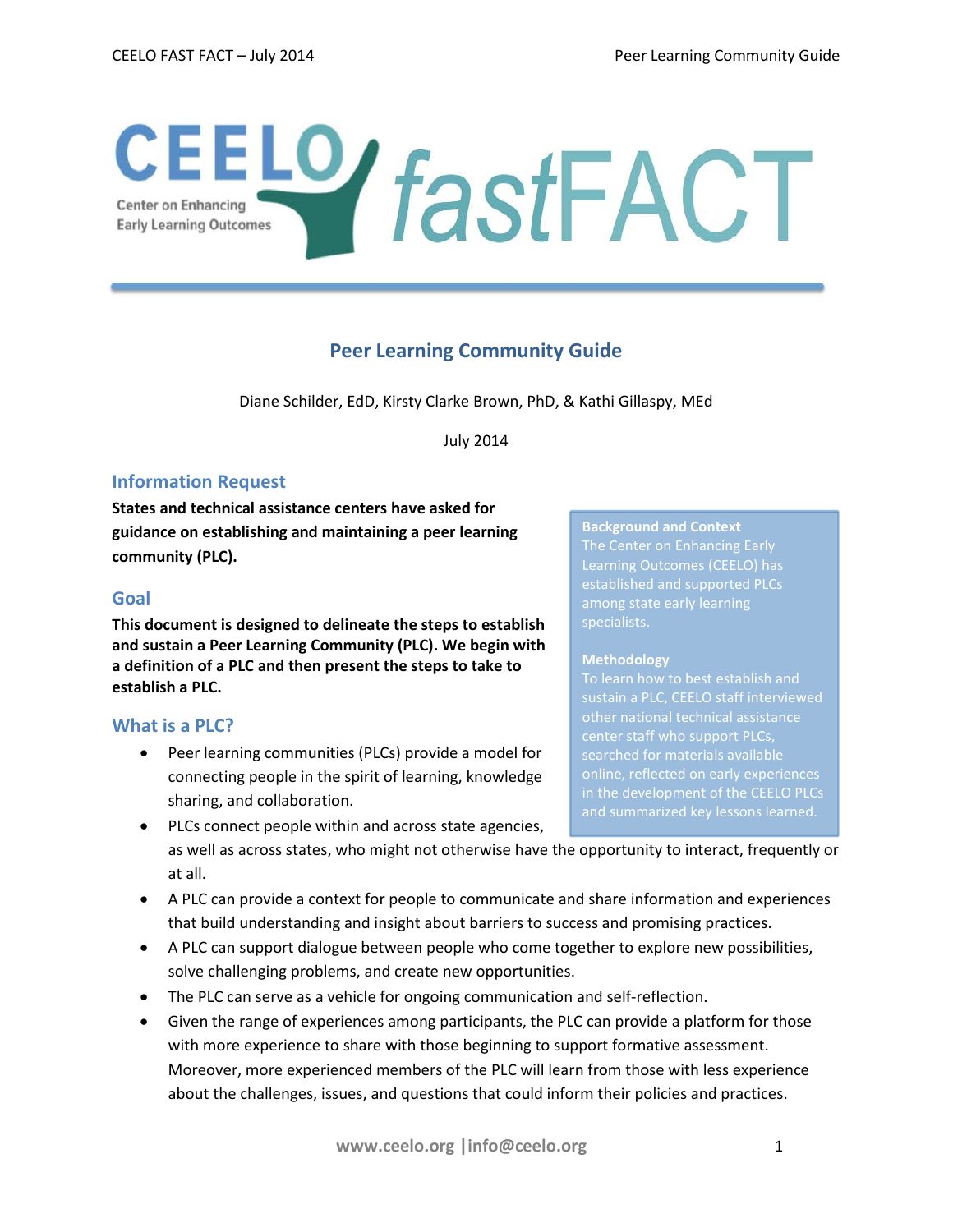• The PLC can capture and diffuse existing knowledge to help improve practice, by providing a forum to identify solutions to common problems and a process to collect and evaluate best practices.

## **Phases of PLC Development and Implementation**

Developing and sustaining a PLC occurs in three phases: startup, full implementation and sustainability. These phases may overlap somewhat. One of the key changes over the phases of development is the leadership and facilitation of the PLC. During the startup phase, the assigned PLC lead will gather information about interests and needs of members of the community and will provide direction to the PLC. During the full implementation phase the members will engage as co-facilitators in the PLC. During the sustainability phase, members take on a leadership role and engage in activities both virtually and outside of the formal PLC meetings. Based on a review of the literature and experiences with PLCs, the list of possible activities to establish and sustain a PLC are below. The order in which these activities might be used vary depending upon the nature of the community being established.

#### **Principles of PLC Functioning**

- Members will engage in collaborative processes and the free flow of ideas and exchange of information is encouraged.
- Participants will be encouraged to actively participate in conversation.
- Structure of the PLC must be consistent with what the research shows about the best practices, and include a vision that the PLC will ultimately be sustained by participants.

#### **Start Up Phase**

This phase is typically defined as the first six months of the PLC.

- Engage members through regular calls or meetings, during which members share questions and experiences with policies and practices related to a specific content issue. Each month one or two members will share questions and issues and members will present policies and practices on specific topics.
	- o It is recommended that groups of individuals from like groups (i.e. same state, region or program) convene together (ideally co-located) to participate in follow up conversation and debriefing after the call.
- Begin each call with introductions and clarification of group learning objectives derived from the baseline survey and the previous month's conversation.
- Emphasize the focus of each call to be the identification of opportunities and problems as well as resources that will be beneficial to participants.
- Encourage facilitators and members to challenge one another on how the learning is being applied.
- Ask members to develop action plans for applying the learning and commit to the group to move forward.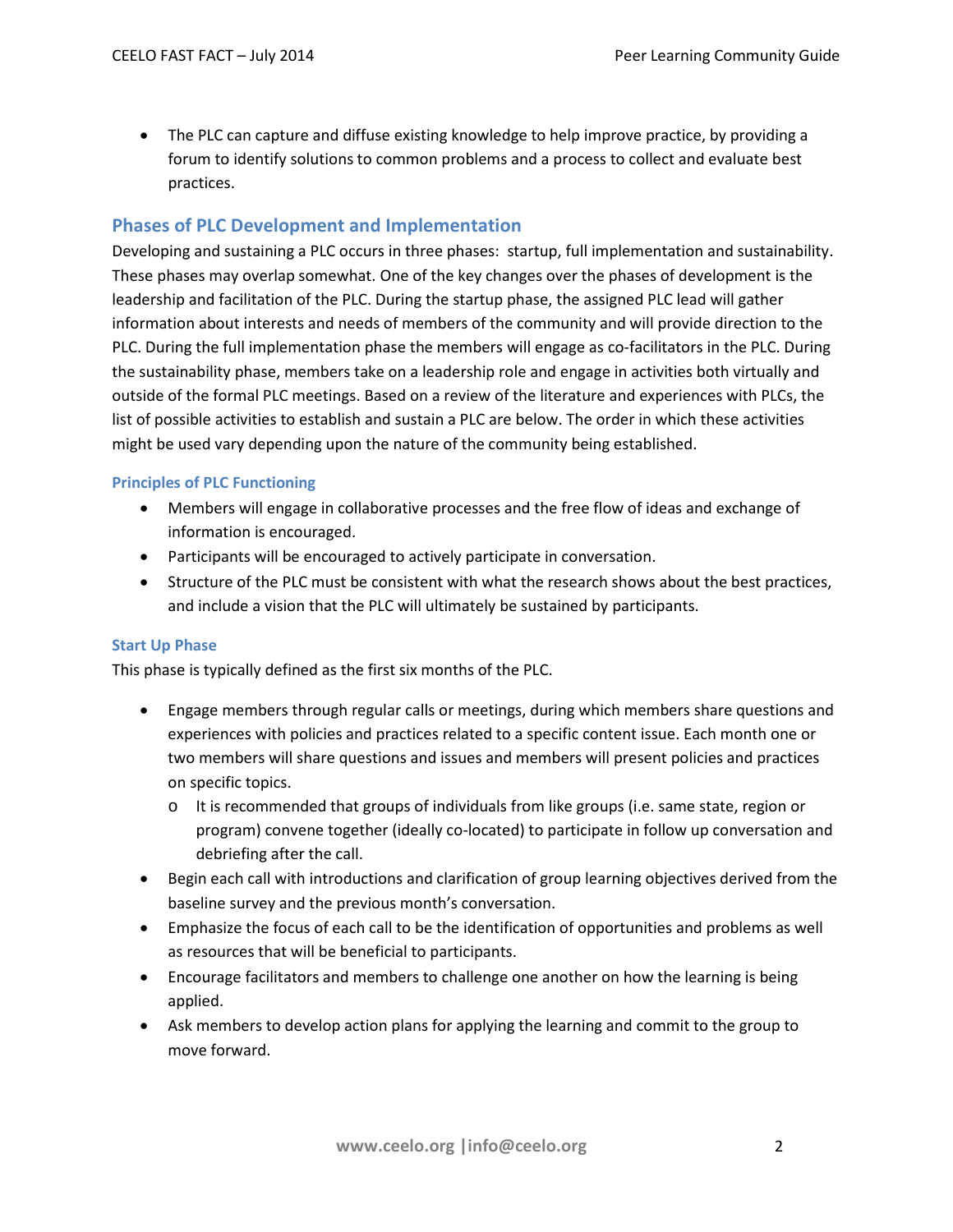- Request that participants commit to ongoing participation in the PLC, including sharing experiences, questions, lessons learned, or issues they are grappling with (understanding that the PLC membership will change over time based on needs of members).
- Focus the topics for the first six months on the priorities from survey respondents who plan to participate or are participating in the PLC.

#### **Full Implementation Phase**

This phase begins about six months after the first call and continues until regular co-facilitation of the PLC exists.

- Continue to engage members through regular calls or meetings.
- Seek out volunteer members of the PLC to assist with co-facilitation.
- Meet in person at conferences or meetings that members regularly attend such as annual meetings and professional conferences.
- Begin calls or meetings with a short review of key objectives met to date, questions that the PLC is addressing and objectives that were developed based on the last time the PLC convened.
- Consider establishing a secure webpage that includes resources and links, possibly with blog and discussion capability that will enable the regular easy sharing of documents, questions and materials among members.
- Ask members to share action plans that have been developed and to reflect on progress and lessons learned to date.
- Focus topics during the implementation phase on suggestions derived from members of the PLC. Consider conducting a survey of members to determine focus and priorities, and share results with members and PLC sponsoring organizations.

#### **Sustainability Phase**

This phase does not have a specific time frame, but begins when leadership and facilitation shift mainly to the membership of the PLC, with logistical and resource support from the sponsoring organization.

- Meet in person at conferences or meetings that members regularly attend such as annual meetings and professional conferences.
- Welcome new members as they join the PLC, invite their participation and ask them to share issues and successes.
	- o Consider offering mentorship from existing members to new members, depending on the wishes of the members of the PLC.
- Explore new technologies to continue to support the virtual sharing of information, reflections and promising practices.
- Ask members to share action plans that have been developed and to reflect on progress and lessons learned to date.
- Continue to focus topic selection from those derived from members of the PLC.
- Promote regular reflection of progress and lessons learned.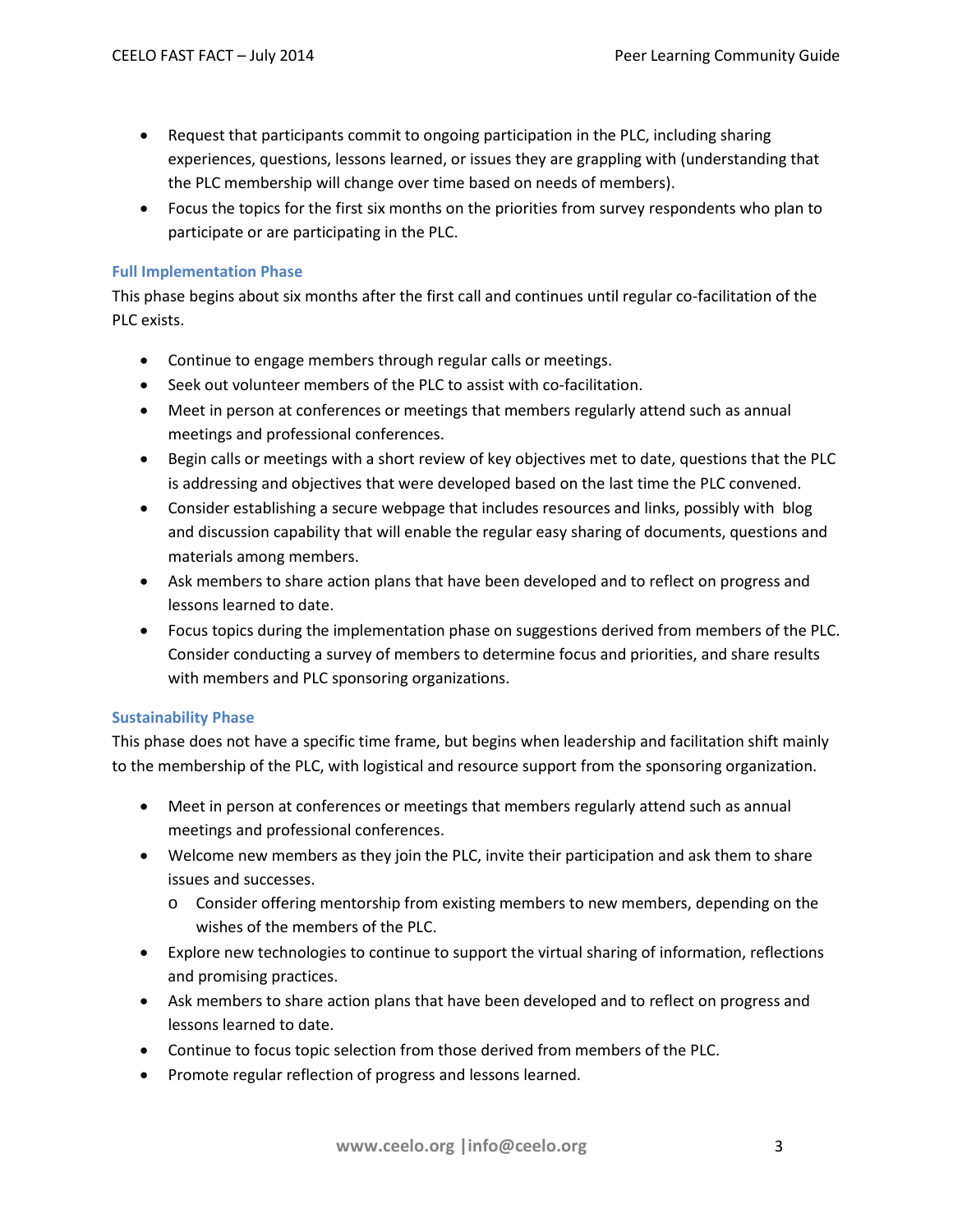## **Key Steps, Activities and Considerations**

Conducting a successful PLC requires defined roles and clear communication between staff throughout all the phases. We identified steps, with corresponding activities and considerations, across the life of a PLC from the initial planning phases to ongoing review. He steps have been divided into four areas:

- **A. [Planning the Peer Learning Community](#page-3-0)**
- **B[. Launching the Peer Learning Community](#page-6-0)**
- **C. [Ongoing Calls and Contacts](#page-7-0)**
- **D[.Ongoing Review for Improvement](#page-9-0)**

<span id="page-3-0"></span>

| A. Planning the Peer Learning Community                                                                                                                                                 |                                                                                                                                                                                                                                                                                                                                                                                                                                                                                                                                                                      |
|-----------------------------------------------------------------------------------------------------------------------------------------------------------------------------------------|----------------------------------------------------------------------------------------------------------------------------------------------------------------------------------------------------------------------------------------------------------------------------------------------------------------------------------------------------------------------------------------------------------------------------------------------------------------------------------------------------------------------------------------------------------------------|
| <b>Step</b>                                                                                                                                                                             | <b>Activities and Considerations</b>                                                                                                                                                                                                                                                                                                                                                                                                                                                                                                                                 |
| <b>Convene a PLC planning group</b><br>1.<br>of lead staff and consultants to<br>conceptualize the content of<br>the PLC, resources needed,<br>scope, and possible sequence.            | • Designate one or two lead staff members to coordinate the<br>PLC and identify other experts to serve as thought-partners.<br>Explore possibility of co-planning and co-facilitating the PLC to<br>assure the leadership represents a range of perspectives.<br>Unless otherwise indicated, the PLC lead(s) are responsible<br>for the planning and launching activities.<br>. The planning group helps identify key stakeholders (number 2<br>below), reviews responses to surveys, and helps shape the<br>kick-off and subsequent PLC meetings. (Details follow.) |
| Determine other staff who will<br>2.<br>be provide logistical support. It<br>is important to have staff<br>trained in the online technology<br>that will be used to support the<br>PLC. | · Identify online support tools, which might include Mailchimp,<br>GotoMeeting/GotoWebinar, Adobe Connect, WebEx, and an<br>online survey tool such as Surveymonkey.<br>. The logistical support person will use these tools to send out<br>emails with surveys, to communicate details about the PLC,<br>and to provide registration information.<br>• Set up a time to coordinate with the logistical support person<br>on a regular basis until the PLC is successfully launched, then<br>coordination calls can be less frequent.                                |
| Determine whether to co-<br>3.<br>sponsor the PLC.                                                                                                                                      | . Reach out to other technical assistance centers and/or other<br>national organizations working on similar topics to maximize<br>outreach and reduce possible duplication of efforts.<br>• Consider identifying co-leads to share the responsibilities of<br>the PLC leads.                                                                                                                                                                                                                                                                                         |
| Develop template for emails,<br>4.<br><b>Powerpoints, and other</b><br>communication.                                                                                                   | • Use the project logo and the name of the PLC to develop a<br>template for all emails, Powerpoints and materials to be<br>developed.<br>• If the PLC is partnering with another organization to sponsor<br>the PLC, develop a joint logo.                                                                                                                                                                                                                                                                                                                           |
| <b>Determine the target</b><br>5.<br>stakeholders for the PLC.                                                                                                                          | • The target audience should reflect those who are responsible<br>for administering and managing the issues that the PLC will<br>address.                                                                                                                                                                                                                                                                                                                                                                                                                            |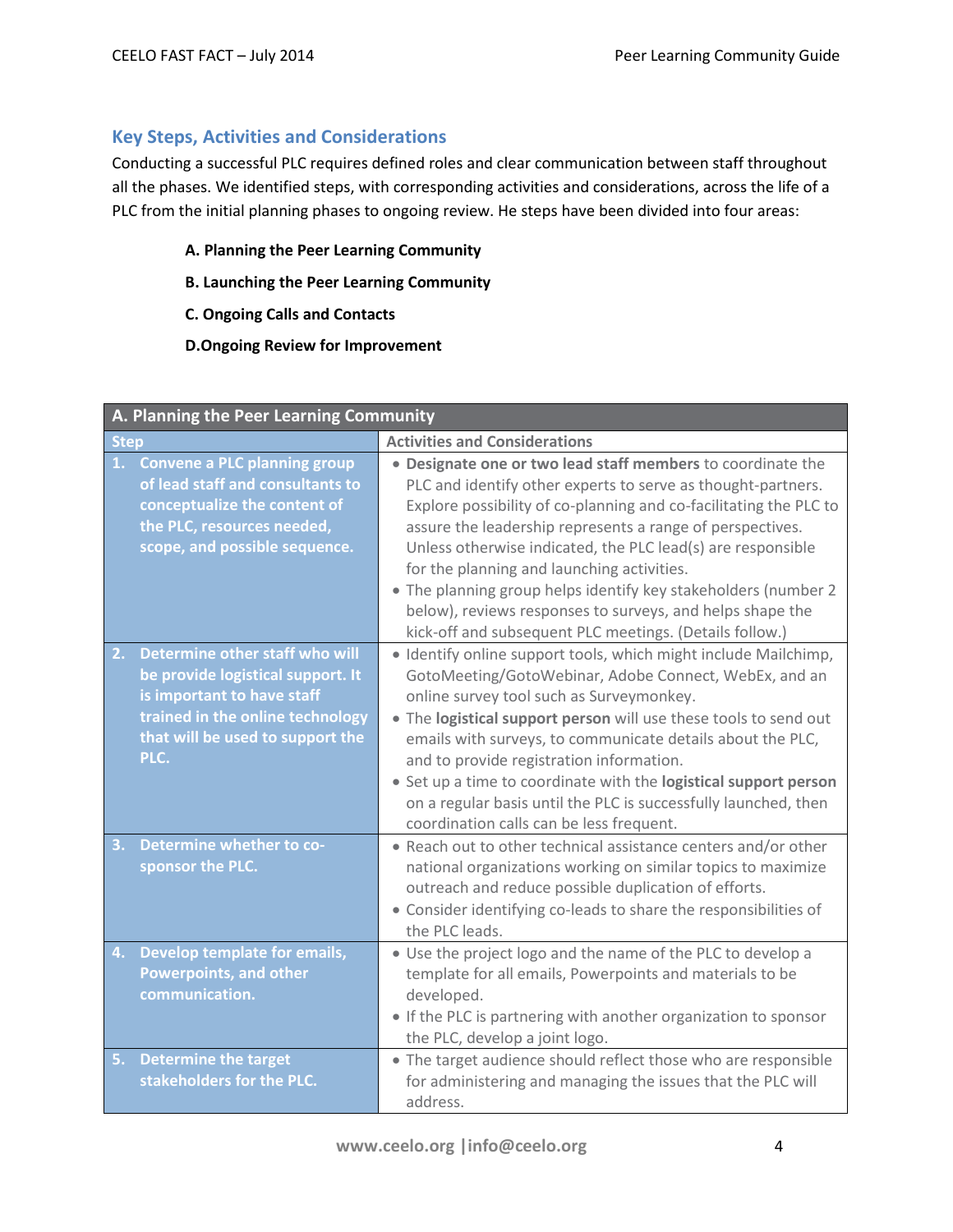| A. Planning the Peer Learning Community                                                                                                                                       |                                                                                                                                                                                                                                                                                                                                                                                                                                                                                                                                                                                                                                                                                                                                                                                                                                                                                                                                                                                         |  |
|-------------------------------------------------------------------------------------------------------------------------------------------------------------------------------|-----------------------------------------------------------------------------------------------------------------------------------------------------------------------------------------------------------------------------------------------------------------------------------------------------------------------------------------------------------------------------------------------------------------------------------------------------------------------------------------------------------------------------------------------------------------------------------------------------------------------------------------------------------------------------------------------------------------------------------------------------------------------------------------------------------------------------------------------------------------------------------------------------------------------------------------------------------------------------------------|--|
| <b>Step</b>                                                                                                                                                                   | <b>Activities and Considerations</b>                                                                                                                                                                                                                                                                                                                                                                                                                                                                                                                                                                                                                                                                                                                                                                                                                                                                                                                                                    |  |
|                                                                                                                                                                               | • Determine if the PLC is designed to focus on the same<br>stakeholders over time or if there is some flexibility in<br>participation in the PLC.                                                                                                                                                                                                                                                                                                                                                                                                                                                                                                                                                                                                                                                                                                                                                                                                                                       |  |
| <b>Obtain email lists of all target</b><br>6.<br>stakeholders and compile into<br>an Excel file that is shared and<br>is clearly labeled with the date.                       | • Make sure to track all staff and consultants working on the<br>PLC as well as the regular participants through any project<br>databases or tracking systems.<br>. The logistical support person should clearly label each<br>spreadsheet and should send to all key personnel involved in<br>the PLC.                                                                                                                                                                                                                                                                                                                                                                                                                                                                                                                                                                                                                                                                                 |  |
| Develop a survey to individuals<br>7.<br>on target stakeholders list<br>obtain information about the<br>characteristics of the<br>participants and interest in key<br>topics. | • The logistical lead can help put questions into the survey but<br>the PLC lead should develop the questions.<br>• Create an address list or use the address book feature of<br>survey technology to send the survey and targeted follow up<br>emails to non-respondents.<br>. Use the template for the PLC.<br>. The logistical support person should send out the survey. It is<br>possible for the survey to come from someone other than the<br>person sending it, so determine whether the logistical<br>support person is the contact or the PLC lead or another<br>coordinator will be listed in the 'sent' line.<br>• Ensure that the survey mechanism being used has a reporting<br>feature that allows for analysis. When survey is complete,<br>download survey results. Review the survey results to inform<br>the conceptualization and development of the first PLC<br>webinar or call.                                                                                  |  |
| Create a website for the PLC.<br>8.                                                                                                                                           | • Contact the project website host to create a secure section of<br>the website for PLC members only. This section is closed so<br>that participants can share drafts and engage in an open<br>discussion. If not available, consider other group web<br>options (i.e. Wiggio, Google Groups)<br>• The home page should be viewable by the public and should<br>include a link to the PLC coordinator's email, letting people<br>know that if they are interested in joining, they should<br>contact that person.<br>• The categories for the PLC that are recommended are as<br>follows:<br>a) Monthly calls - organized chronologically, which includes<br>PowerPoints, materials and notes<br>b) Resources - documents prepared by national<br>organizations, participants in the PLC, and states. These can<br>include drafts of policies, guidance, regulations, etc. that<br>members want to share with one another<br>c) Discussions - threaded discussion of key topics that is |  |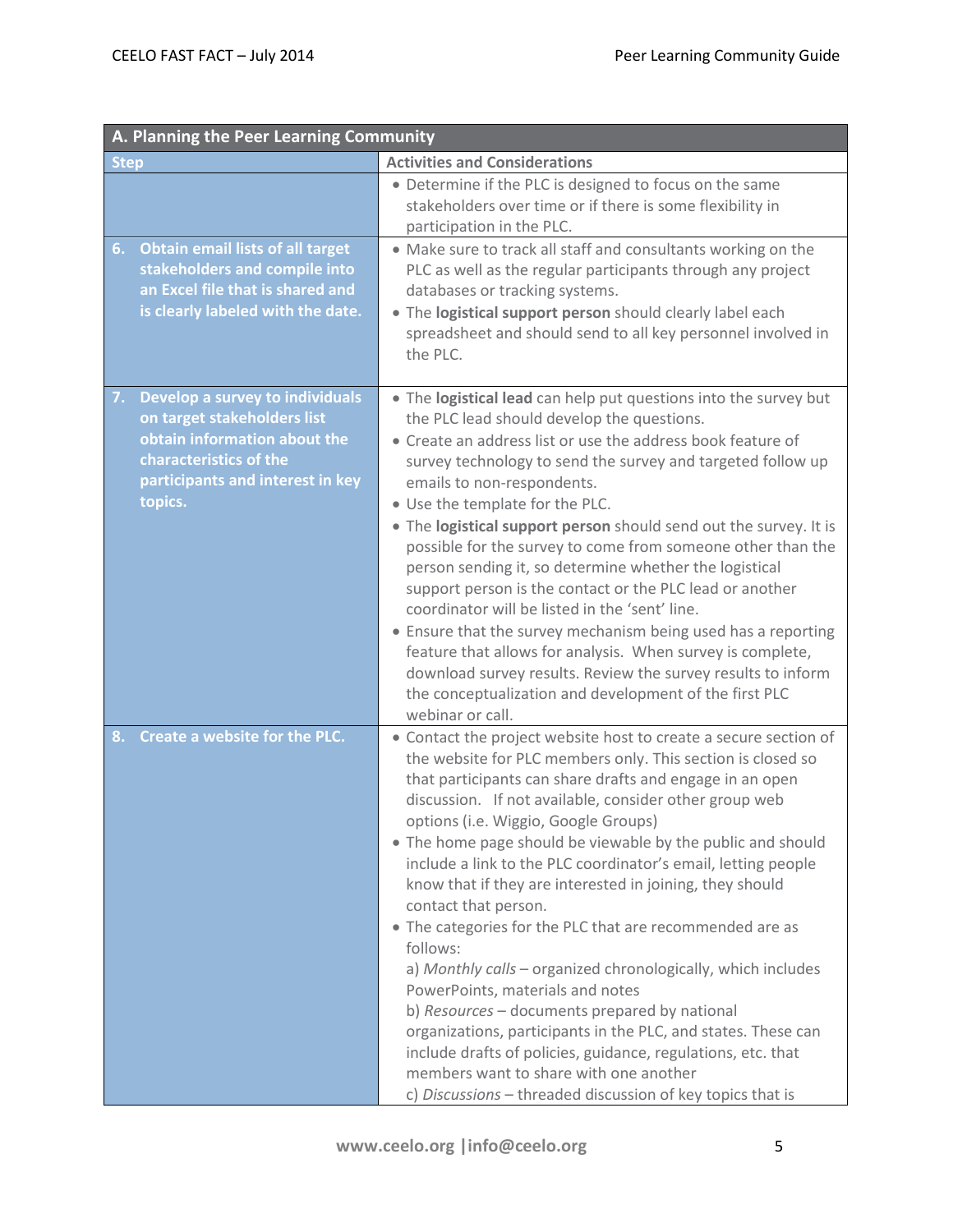| A. Planning the Peer Learning Community                                                    |                                                                                                                                                                                                                                                                                                                                                                                                                                                                                                                                                                                         |
|--------------------------------------------------------------------------------------------|-----------------------------------------------------------------------------------------------------------------------------------------------------------------------------------------------------------------------------------------------------------------------------------------------------------------------------------------------------------------------------------------------------------------------------------------------------------------------------------------------------------------------------------------------------------------------------------------|
| <b>Step</b>                                                                                | <b>Activities and Considerations</b>                                                                                                                                                                                                                                                                                                                                                                                                                                                                                                                                                    |
|                                                                                            | moderated by the PLC leads with the logistical contact<br>assisting to support the interactive nature of the discussion<br>d) Key contacts-list of participants in alphabetical order with<br>agency name and email address.<br>• The logistical support person should update the members'<br>only page on a regular basis. The PLC lead should determine<br>the timeframe for updating the information, but it should, at<br>a minimum, be updated soon after every call.                                                                                                              |
| <b>Give PLC members access to the</b><br>9.<br>members-only portion of<br>project website. | . The logistical coordinator should email all participants with<br>the password and information needed to access the<br>members' only pages.<br>• Consider giving access only after individuals complete the<br>surveyy that asks for initial interests and background<br>information.                                                                                                                                                                                                                                                                                                  |
| 10. Develop a dissemination<br>strategy.                                                   | • Develop a strategy for disseminating information about the<br>PLC based on the topic, the members' interest in expanding<br>the community, and possible wider interest.<br>• Possible strategies include: developing a card with the key<br>contact's name and brief information about the PLC and<br>encourage the leads to hand out the card at conferences<br>where possible; emailing potential participants (i.e. those in<br>other groups or listservs) on a regular basis; and encouraging<br>PLC members to reach out to others within their states and<br>existing networks. |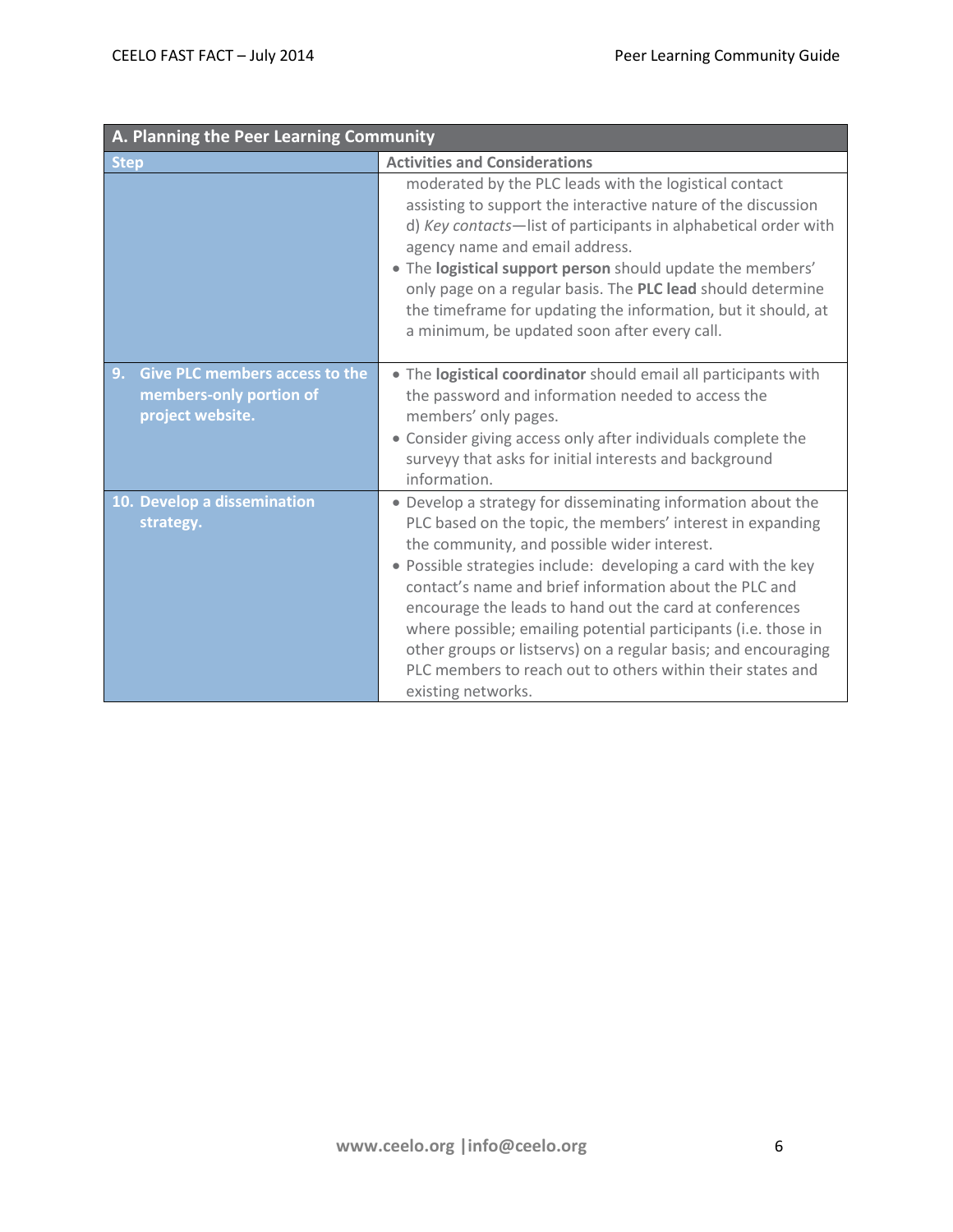<span id="page-6-0"></span>

| <b>B.Launching the Peer Learning Community</b>                                                                  |                                                                                                                                                                                                                                                                                                                                                                                                                                                                                                                                                                                                                                                    |
|-----------------------------------------------------------------------------------------------------------------|----------------------------------------------------------------------------------------------------------------------------------------------------------------------------------------------------------------------------------------------------------------------------------------------------------------------------------------------------------------------------------------------------------------------------------------------------------------------------------------------------------------------------------------------------------------------------------------------------------------------------------------------------|
| <b>Step</b>                                                                                                     | <b>Activities and Considerations</b>                                                                                                                                                                                                                                                                                                                                                                                                                                                                                                                                                                                                               |
| 11. Conceptualize and develop the<br>kick-off webinar with the team.                                            | · PLC leads meet to determine agenda items and organization,<br>time for each item and interactive components of the first<br>meeting.<br>• The kick-off webinar should provide an overview of the<br>purpose and objectives of the PLC, expectations and hopes<br>for participation, the research on the selected topic, and<br>should include the voice of at least one representative of key<br>stakeholder groups.                                                                                                                                                                                                                             |
| 12. Determine the dates/times and<br>duration of each time the PLC<br>convenes.                                 | • Consider the frequency that the PLC should meet to promote<br>relationship building and problem solving (i.e. monthly).Some<br>PLCs change the date/time so that individuals who have other<br>regularly scheduled meetings can attend whereas others<br>schedule the same date/time. On the other hand, by<br>scheduling the same date/time there is less likely to be<br>confusion and more regular participation over time.                                                                                                                                                                                                                   |
| 13. Schedule a conference call line.                                                                            | • The PLC lead should coordinate with the logistical support<br>person to schedule the PLC. Once the time is confirmed, the<br>logistical support person should secure the conference call<br>line and complete any relevant calendars or activities to<br>reserve the line.<br>• It is important to have dedicated connections to minimize<br>double scheduling and interruptions during calls.                                                                                                                                                                                                                                                   |
| 14. Once the dates/times are<br>determined, send a Save the<br>Date email.                                      | · Use address book, listserv or mail software (such as<br>MailChip), to send the Save the Date email.<br>• Consider who should receive the invitation, including those<br>who have participated in other webinars on the same topic,<br>or those that belong to larger listservs in the organization.                                                                                                                                                                                                                                                                                                                                              |
| 15. Schedule the webinar using<br>available technology<br>(i.e., Goto Webinar, WebEx,<br><b>Adobe Connect).</b> | • The logistical support person should send a webinar<br>invitation and registration (if needed) to all individuals who<br>expressed an interest in the PLC.<br>. PLC lead should work with the logistical support person to<br>set up the webinar and to draft an email to all of those<br>interested in joining, (the email should include information on<br>how to register for or connect to the call, and if appropriate,<br>indicate that registration is required).<br>• The email should include details about the online webinar,<br>the topic of the PLC for the month, any panelists who will be<br>presenting, and the call in number. |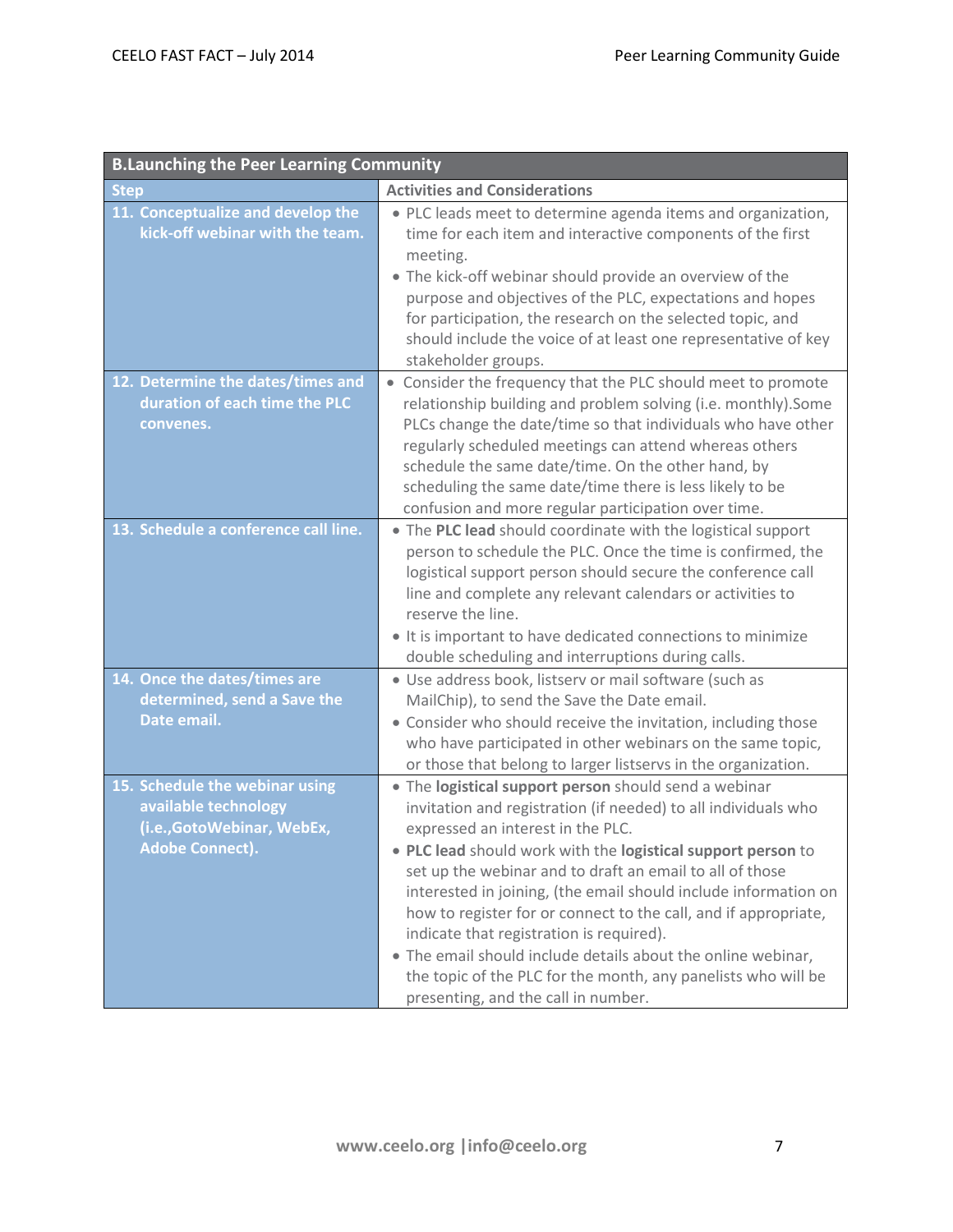<span id="page-7-0"></span>

| <b>C. Ongoing Calls and Contacts</b>                                                           |                                                                                                                                                                                                                                                                                                                                                                                                                                                                                                                                                                                                                                                                                                                                                                                                                                                |
|------------------------------------------------------------------------------------------------|------------------------------------------------------------------------------------------------------------------------------------------------------------------------------------------------------------------------------------------------------------------------------------------------------------------------------------------------------------------------------------------------------------------------------------------------------------------------------------------------------------------------------------------------------------------------------------------------------------------------------------------------------------------------------------------------------------------------------------------------------------------------------------------------------------------------------------------------|
| <b>Step</b>                                                                                    | <b>Activities and Considerations</b>                                                                                                                                                                                                                                                                                                                                                                                                                                                                                                                                                                                                                                                                                                                                                                                                           |
| 16. Develop the agenda for each<br>time the PLC convenes.<br>meeting.                          | . The PLC lead with the planning team should develop a<br>detailed agenda for each time the PLC convenes using a<br>planning template.<br>• Each meeting should begin with a brief update on progress of<br>the PLC since the last call, a review of the key people who are<br>on the call (by position rather than by listing everyone), and<br>an overview of the agenda.<br>. The PLC planning team should determine who will reach out<br>to any stakeholders who will be invited to be on the agenda,<br>how they will be contacted, and when their decision to<br>participate must be finalized.                                                                                                                                                                                                                                         |
| 17. Reach out to panelists.                                                                    | . The PLC lead or person from the PLC planning group should<br>reach out to potential panelists and provide them with<br>information about the PLC; the topic of discussion; and ask<br>the panelist to develop materials (if necessary) or offer to<br>develop slides on behalf of the panelist.<br>• If relevant, the panelist should be encouraged to share links<br>to the state website and materials developed by the state.                                                                                                                                                                                                                                                                                                                                                                                                             |
| 18. Develop materials for the<br>meeting including PowerPoints<br>and links.                   | . The PLC planning group should develop a PowerPoint to<br>guide the presentation. Images of presenters should be<br>included and graphics should be embedded wherever<br>possible to make the meeting more like an in-person<br>conversation. Web-links and materials should also be<br>included in PowerPoints.<br>• Tips that should be included on all presentations include: 1)<br>Request that participants hang up rather than hitting the hold<br>button if they receive another call, so that the participants<br>don't hear music in the background; 2) Technical<br>requirements to be able to view the screen; 3) Notice that the<br>call will be recorded for note-taking purposes only; 4) Contact<br>email and phone number for person who can address<br>technical issues; 5) Information about how the chat feature<br>works. |
| 19. Send a reminder email with<br>webinar link and call in number.                             | One week before the PLC meeting, the logistical support<br>$\bullet$<br>person should send a reminder email.<br>One day before the PLC, the logistical support person<br>$\bullet$<br>should send the Webinar link to all who registered.<br>If meeting materials are available at these times, they should<br>be included in the email.                                                                                                                                                                                                                                                                                                                                                                                                                                                                                                       |
| 20. Log onto the conference line<br>and webinar 15 minutes early<br>on the day of the meeting. | • For at least the first several meetings of the PLC, it is<br>important that the PLC lead and logistical coordinator log<br>onto the webinar site at least 15 minutes prior to the start of<br>the call to ensure that the technology is working<br>appropriately and the conference line is working.                                                                                                                                                                                                                                                                                                                                                                                                                                                                                                                                         |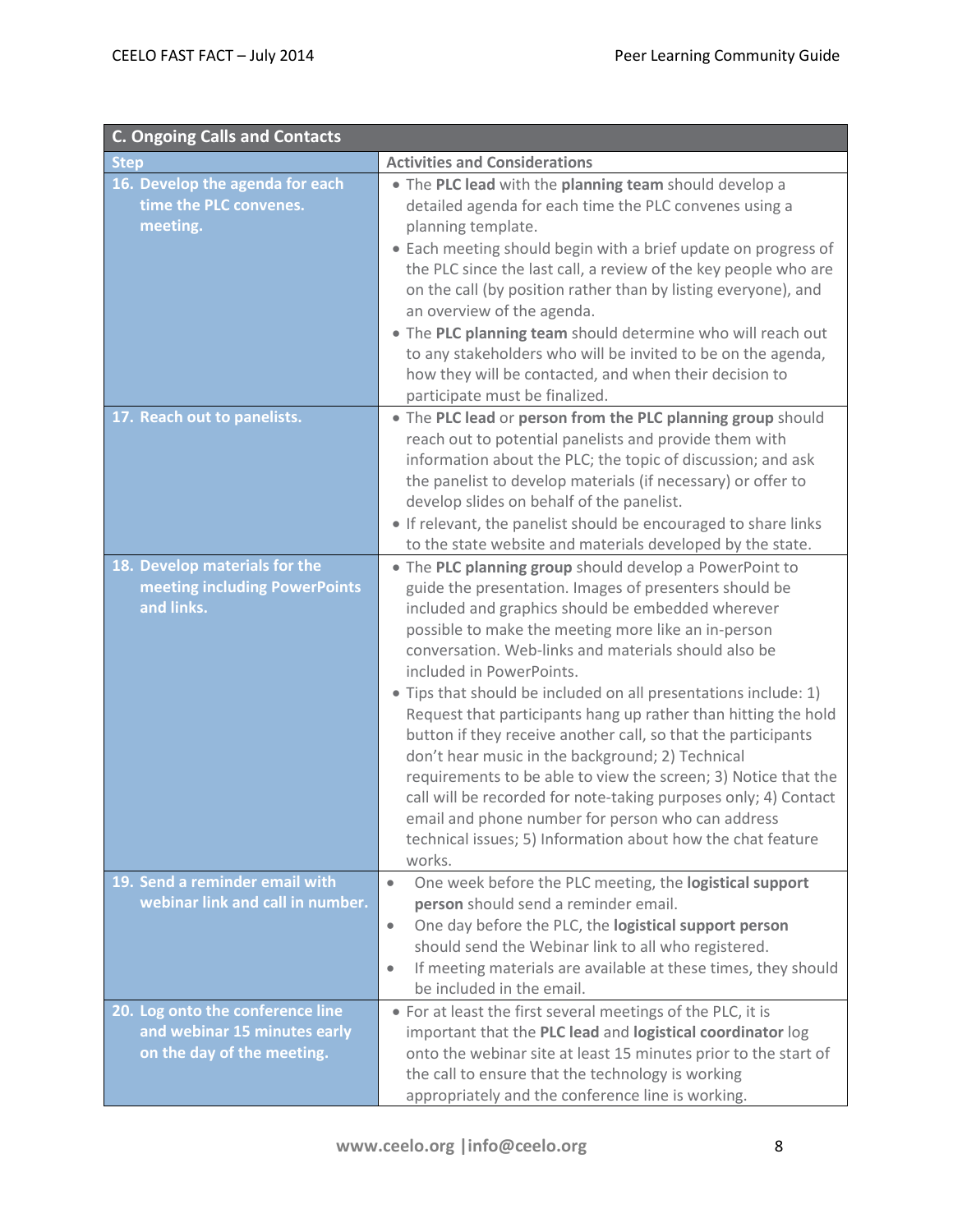| <b>C. Ongoing Calls and Contacts</b>                                                                                                                    |                                                                                                                                                                                                                                                                                                                                                                                                                                                                                                                                                                                                                                                                                                                                                                                                                                                                                                                                                                                                                                                                                                                                 |
|---------------------------------------------------------------------------------------------------------------------------------------------------------|---------------------------------------------------------------------------------------------------------------------------------------------------------------------------------------------------------------------------------------------------------------------------------------------------------------------------------------------------------------------------------------------------------------------------------------------------------------------------------------------------------------------------------------------------------------------------------------------------------------------------------------------------------------------------------------------------------------------------------------------------------------------------------------------------------------------------------------------------------------------------------------------------------------------------------------------------------------------------------------------------------------------------------------------------------------------------------------------------------------------------------|
| 21. On the day of the call ensure<br>someone is taking meeting<br>notes.<br>22. Create a secure section of<br>existing project websites for the<br>PLC. | • The logistical support person should keep a running record of<br>the meeting, including the participants, discussions and who<br>is asking questions and the answers that are provided.<br>. The meeting notes will be shared only with PLC members.<br>• The notes are designed to provide information to participants<br>about who asked questions, what issues are being<br>considered, and what steps the PLC plans to take to address<br>issues in the future.<br>• Contact the website host to create a secure section of the<br>website for PLC members only. This section is closed so that<br>participants can share drafts and engage in an open<br>discussion.<br>• The home page should be viewable by the public and should                                                                                                                                                                                                                                                                                                                                                                                      |
|                                                                                                                                                         | include a link to the PLC coordinator's email, letting people<br>know that if they are interested in joining, they should<br>contact that person.<br>• The categories for the PLC that are recommended are as<br>follows:<br>a) Monthly calls - organized chronologically, which includes<br>Powerpoints, materials and notes<br>b) Resources - documents prepared by national<br>organizations, participants in the PLC, and states. These can<br>include drafts of policies, guidance, regulations, etc. that<br>members want to share with one another<br>c) Discussions - threaded discussion of key topics that is<br>moderated by the PLC lead with the logistical contact<br>assisting with Web 2.0 technology to support the interactive<br>nature of the discussion<br>d) Key contacts-list of participants in alphabetical order with<br>agency name and email address.<br>• The logistical support person should update the members'<br>only page on a regular basis. The PLC lead should determine<br>the timeframe for updating the information, but it should, at<br>a minimum, be updated soon after every call. |
| 23. Implement dissemination<br>strategy.                                                                                                                | • Carry out the steps articulated in the dissemination strategy<br>by sending each member meeting notes and links and<br>consider expanding the strategy based on needs of the PLC<br>members. (Steps 24 and 25 below are part of the<br>dissemination strategy.)                                                                                                                                                                                                                                                                                                                                                                                                                                                                                                                                                                                                                                                                                                                                                                                                                                                               |
| 24. Edit meeting notes and post<br>notes, PowerPoint, and to PLC<br>section of the project webpage.                                                     | • The logistical support person should compile all information<br>and assist with uploading.                                                                                                                                                                                                                                                                                                                                                                                                                                                                                                                                                                                                                                                                                                                                                                                                                                                                                                                                                                                                                                    |
| 25. Post public documents to the<br>website.                                                                                                            | . The logistical support lead should provide the logistics<br>support person with all public documents that should be<br>posted in the resources in the relevant section.                                                                                                                                                                                                                                                                                                                                                                                                                                                                                                                                                                                                                                                                                                                                                                                                                                                                                                                                                       |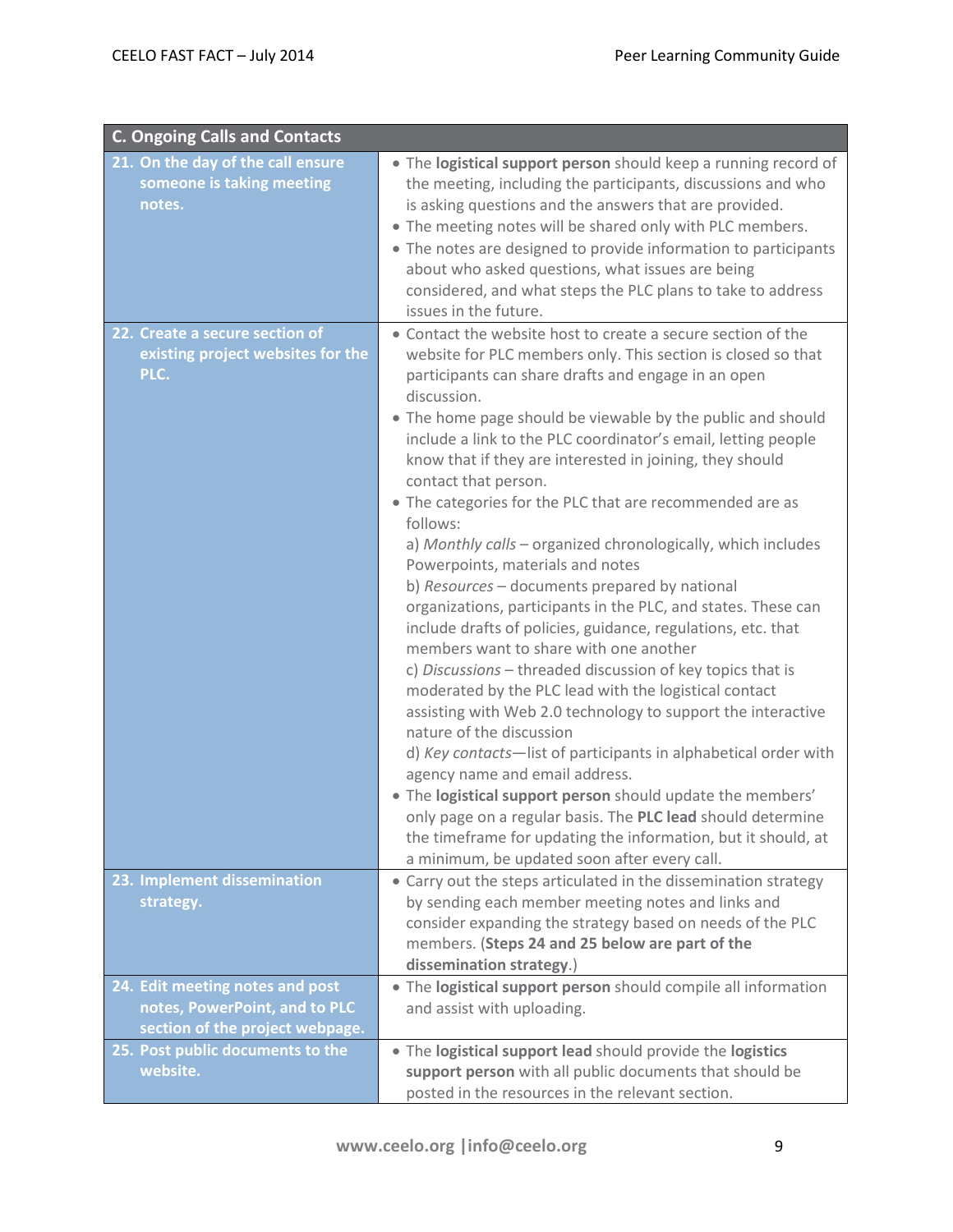<span id="page-9-0"></span>

| D. Ongoing Review for Improvement                                                                        |                                                                                                                                                                                                                                                                                                                                                                                                                                                                                                                                                                        |
|----------------------------------------------------------------------------------------------------------|------------------------------------------------------------------------------------------------------------------------------------------------------------------------------------------------------------------------------------------------------------------------------------------------------------------------------------------------------------------------------------------------------------------------------------------------------------------------------------------------------------------------------------------------------------------------|
| 26. Evaluate the success of the PLC.                                                                     | • On at least an annual basis, develop a survey of members to<br>assess the quality and impact of the PLC.<br>• Use the information both to track outcomes and to inform<br>the future development of the community.                                                                                                                                                                                                                                                                                                                                                   |
| 27. Encourage members to meet in<br>person at events where a<br>significant number of members<br>attend. | • In addition to the virtual PLC, it is important for members to<br>be able to meet in person. Consider events which a<br>significant number of members are likely to attend, such as<br>the annual roundtable, NAEYC, or project meetings.<br>• Encourage members to get together for an early morning<br>breakfast, a dinner, or during a time that is not scheduled.<br>Such informal gatherings can help sustain the PLC.                                                                                                                                          |
| 28. Determine whether the PLC<br>should continue, or the work of<br>the community is complete.           | • It is important that the objectives of the PLC are clearly<br>articulated at the inception of the community and re-visited<br>periodically.<br>• Members of the PLC should engage in a conversation at least<br>annually about whether the current community has achieved<br>all of the initial goals and whether the members should<br>continue to convene to achieve new objectives or conclude.<br>• Develop a schedule for evaluation and/or needs assessments.<br>Include times with PLC planning team to regularly review<br>results and determine next steps. |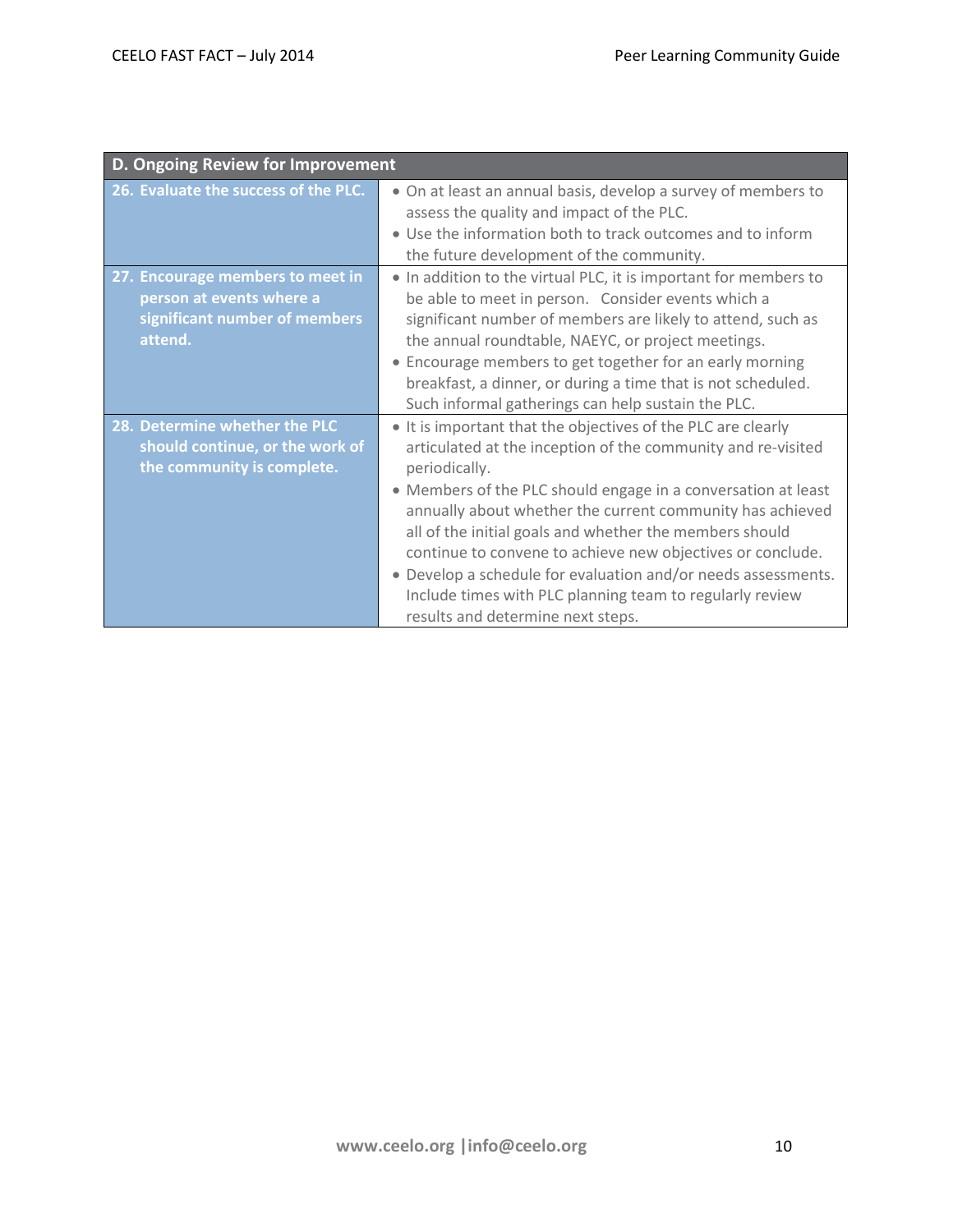#### **Resources - Articles**

Bolam, R., McMahon, A., Stoll, L., Thomas, S., & Wallace, M., with Greenwood, A., Hawkey, K., Ingram, M., Atkinson, A., & Smith, M. (2005). *Creating and sustaining effective professional learning communities. Research Report No 637.* Annesley, Nottingham: University of Bristol. Retrieved from **[http://www.educationscotland.gov.uk/images/Creating%20and%20Sustaining%20PLCs\\_tcm4-](http://www.educationscotland.gov.uk/images/Creating%20and%20Sustaining%20PLCs_tcm4-631034.pdf) [631034.pdf](http://www.educationscotland.gov.uk/images/Creating%20and%20Sustaining%20PLCs_tcm4-631034.pdf)**

Cambridge, D., Kaplan, S., & Suter, V., (2006). *Step-by-step guide for designing and cultivating communities of practice.* Educause. Retrieved from: **<https://net.educause.edu/ir/library/pdf/NLI0531.pdf>**

Wenger,E. & Synder, W.M. (2000). Communities of practice – The organizational frontier. *Harvard Business Review*. Retrieved from

**[http://itu.dk/people/petermeldgaard/B12/lektion%207/Communities%20of%20Practice\\_The%20Org](http://itu.dk/people/petermeldgaard/B12/lektion%207/Communities%20of%20Practice_The%20Organizational%20Frontier.pdf) [anizational%20Frontier.pdf](http://itu.dk/people/petermeldgaard/B12/lektion%207/Communities%20of%20Practice_The%20Organizational%20Frontier.pdf)**

Wirth, R., A. (2006). *Employee development within a framework of communities of practice.* Entarga.com Retrieved from http://www.entarga.com/km/PeerLearningCoP.pdf

#### **Resources - Websites**

**Etienne Wenger** is considered the "father" of the community of practice. This is the [resource site](http://wenger-trayner.com/map-of-resources/) for Wenger-Trayner, an organization that specializes in organizational and social learning strategies. We recommend the following two websites on communities of practice.

- **[List of Resources](http://wenger-trayner.com/map-of-resources/)**. This page includes many resources about communities of practice (explore section 1.2).
- **[Brief Introduction to Communities of Practice](http://www.ewenger.com/theory/)**. This page has easily accessible information on the definition of communities, what they look like in practice, and how and where they are being used. There are links to many other resources, including additional articles by Wenger.

**SEDL's [page on professional learning communities](http://www.sedl.org/change/issues/issues61.html)** provides a number of links about learning communities, as well as very thorough information on the five main characteristics of a learning community: supportive and shared leadership, collective creativity, shared values and vision, supportive conditions, and shared personal practice.